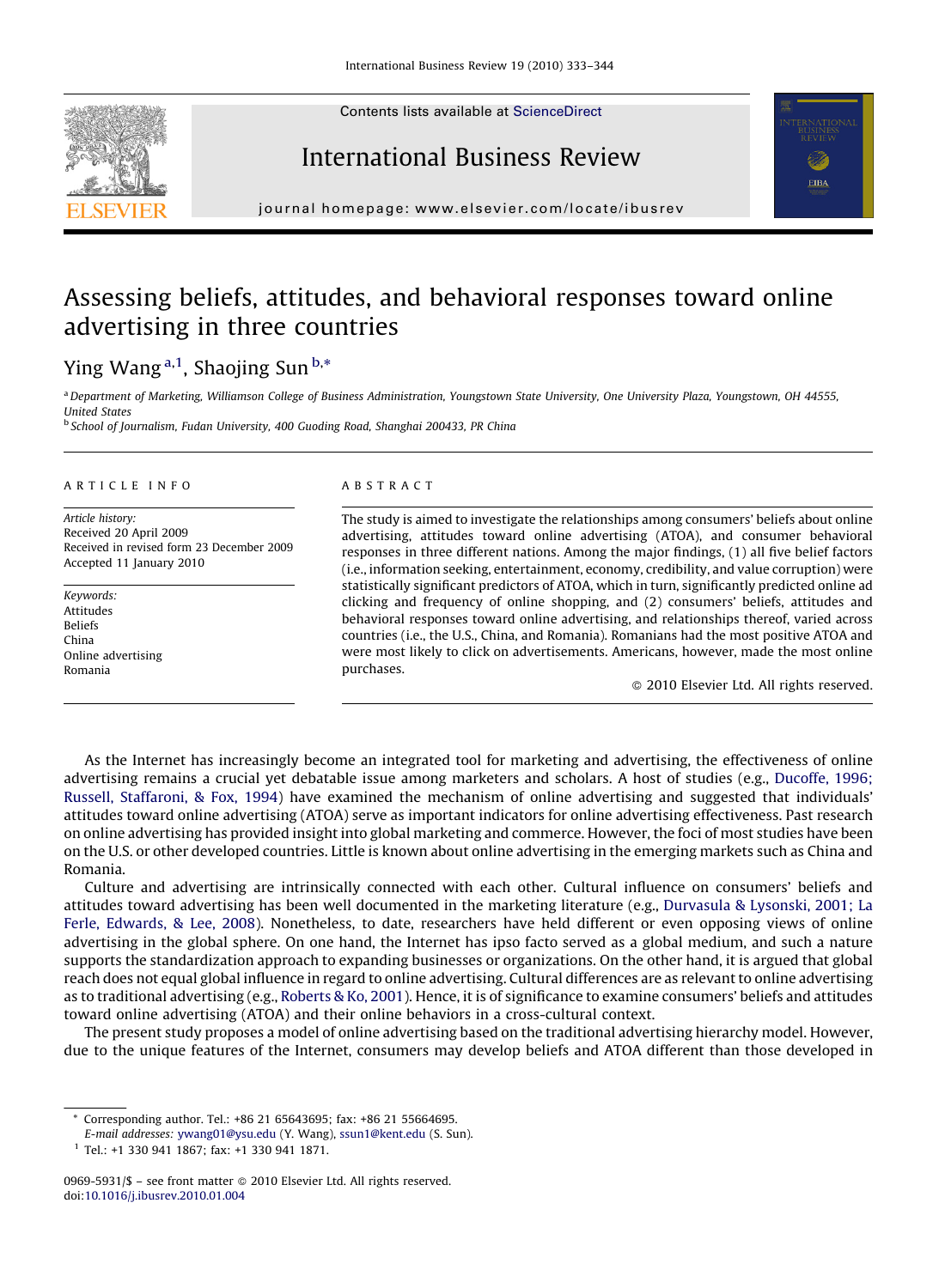traditional media contexts. As [Chaffee and Metzger \(2001\)](#page--1-0) commented, ''new media bring challenges to our old models, as well as the occasion to reevaluate, extend, and perhaps even supersede them'' (p. 378). Therefore, new belief factors are identified and added to the model. Furthermore, consumers' behavioral responses indigenous to online advertising settings are included in the proposed model too.

The three chosen countries in this study represent different cultural orientations. The U.S. is a highly developed market and a typical Western culture that emphasizes individualism, masculinity, and a direct communication style. China and Romania, on the other hand, denote emerging markets that have been undergoing economic and sociocultural transformations. Both countries speak to collectivistic cultures. However, China represents a typical Eastern culture that is still poorly understood by the West, whereas Romanian culture has much in common with its Central and Eastern European neighbors [\(Hall, 1976; Hofstede, 2001](#page--1-0)). These presumed differences in major cultural orientations warrant a comparison of online advertising among the three countries. Furthermore, compared with the rather mature online industry in the Western developed markets such as the U.S., online advertising in China and Romania is still in its infancy period. As such, findings from the current research may offer a new perspective on the evolving nature of online advertising.

Practically, to date, only limited data have been available for marketers to develop advertising strategy in the emerging markets, especially the Central and Eastern European countries such as Romania. This study provides valuable insights into consumers' perceptions and attitudes toward online advertising in those markets. As such, the study may enhance marketing professionals' understanding of online advertising audiences, and thus help businesses and organizations employ online advertising more effectively and efficiently in their global marketing endeavors.

The rest of the paper is organized as follows: first, we review relevant literature on consumers' beliefs, attitudes, and behavioral responses toward online advertising, as well as a brief introduction of the U.S., Chinese, and Romanian cultures; second, based on the literature review, hypotheses and research questions are proposed; third, we conducted structural equation modeling to examine the relationships among different variables; fourth, we present significant research results and discuss implications of those findings, as well as limitations and future research directions.

#### 1. Literature review

#### 1.1. Beliefs and attitudes toward online advertising

Consumers' beliefs and attitudes toward advertising are important indicators of advertising effectiveness ([Mehta, 2000](#page--1-0)). Presently, there exist two typical views about the relationship between consumers' beliefs and their general attitudes toward advertising. The first treats the two constructs as equivalent and interchangeable, both conceptually and operationally [\(Mehta, 2000; Schlosser & Shavitt, 1999\)](#page--1-0), whereas the second postulates that there are fundamental distinctions between beliefs and attitudes. Specifically, beliefs are specific statements describing the attributes or consequences of objects. Attitudes, on the other hand, are summative evaluations of objects. Emanating from beliefs, attitudes operate at different levels of cognitive abstraction. Similarly, one's beliefs about advertising are antecedents of attitudes toward advertising [\(Brackett & Carr, 2001; Ducoffe, 1996; Pollay & Mittal, 1993](#page--1-0)). In this study, our model is built upon the second perspective. Beliefs about online advertising are descriptive statements about the attributes of online advertising (e.g., online advertising is entertaining). Attitudes toward online advertising are defined as the aggregation of evaluations of perceived attributes and benefits of online advertising (e.g., overall, I consider online advertising a good thing).

Consistently, researchers have argued that ATOA have both cognitive and affective antecedents ([Ducoffe, 1996; Shimp,](#page--1-0) [1981](#page--1-0)). Belief about advertising, as a result of the benefit and cost that consumers derive from advertising, primarily serves as a cognitive predictor of ATOA. Moreover, one's belief plays a more important role in forming ATOA when the person is engaged in central processing (i.e., more deliberate, effortful and thoughtful) advertising information than in peripheral processing (low involvement, less thoughtful, and more emotional) ([Petty & Cacioppo, 1986\)](#page--1-0).

Prior studies have demonstrated that one's belief about advertising is a multidimensional construct. For instance, [Bauer](#page--1-0) [and Greyser \(1968\)](#page--1-0) identified two dimensions underlying consumers' beliefs: economic and social. Later on, [Pollay and](#page--1-0) [Mittal's model \(1993\)](#page--1-0) presented seven belief factors underlying consumers' beliefs and classified those factors into two categories. The first category, labeled as personal use, consists of factors including product information, social role and image, and hedonic/pleasure. The second category, labeled as social effect, includes value corruption, falsity/no sense, good for the economy, and materialism.

Among the seven factors, product information describes advertising's role as an important information purveyor, which contributes to marketplace efficiencies. Social role and image reflects the belief that advertising influences people's lifestyle and formation of social status and image. Hedonic/pleasure refers to the view that advertising can be fun, pleasant and entertaining. Good for the economy reflects the viewpoint that advertising accelerates consumers' adoption of new goods and technologies, fosters full employment, lowers the average cost of production, promotes healthy competition between producers, and raises the average standard of living ([Belch & Belch, 2009](#page--1-0)). Notwithstanding its benefits for consumers and the whole society, advertising is often criticized for promoting materialism, corrupting values, and misleading audiences. Particularly, advertising is accused of providing people with unending razzle-dazzle of high-end products and preoccupying consumers with commercial concerns at the expense of social, political, philosophical, and cultural scruples. As a carrier of cultural and social values, advertising can contradict or even compromise the values that a society cherishes.